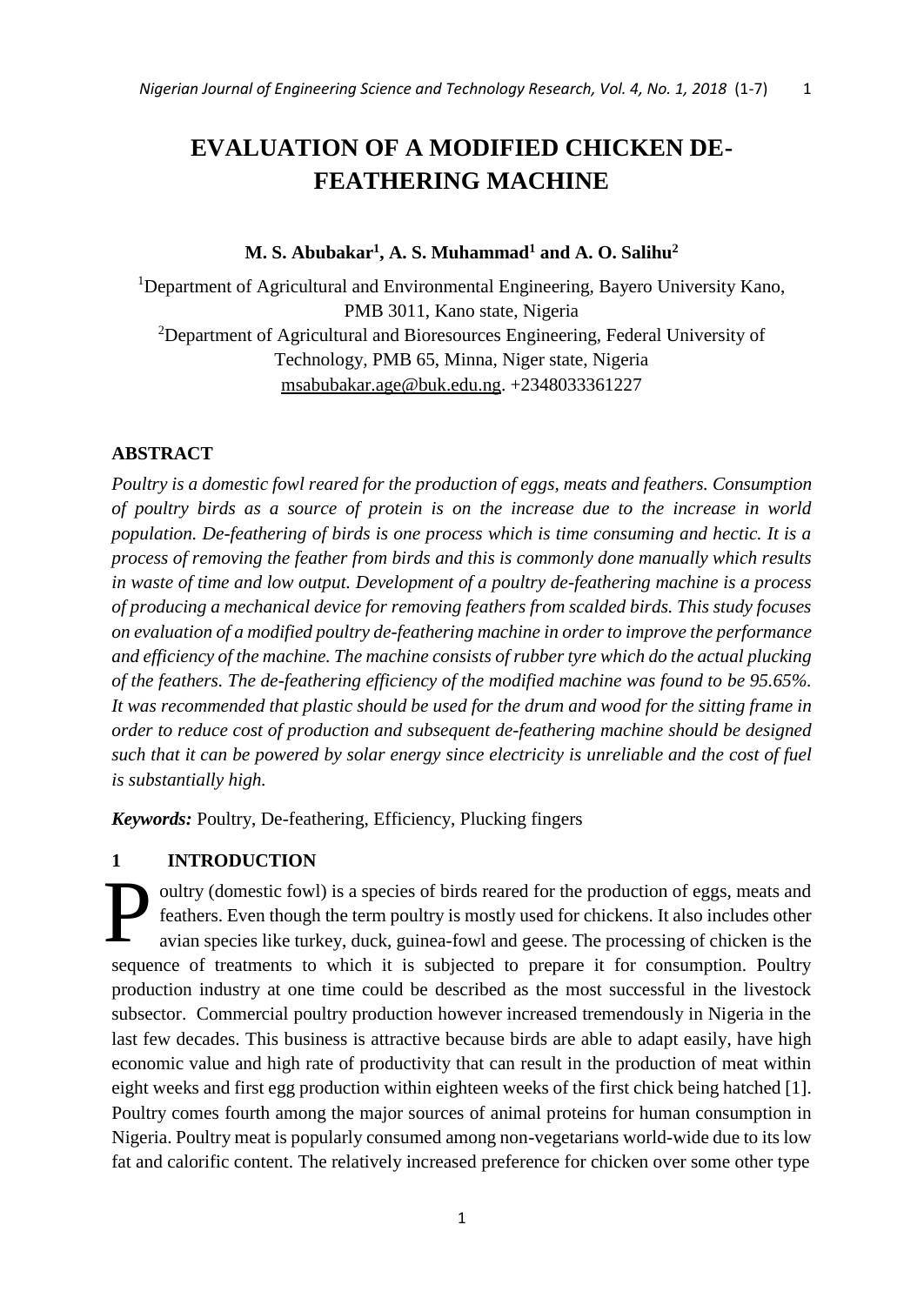of meat has generated keen interests in poultry farming and processing industry. Likewise, with the growing world population livestock consumption rate may have to increase correspondingly to meet the effective protein requirement of the world [2]. Therefore, there is need for user-friendly, reliably and efficient poultry processing devices in order to meet up with ever increasing demand of poultry meat.

There has been an increase in the number of poultry processing industries in the country since the Federal Government of Nigeria as a policy measures to revive the economy encourages the local poultry farmers. There are numbers of important activities involved in the production of poultry meat, these activities are; slaughtering, scalding, de-feathering process, eviscerating, chilling, deboning, packaging and storing. De-feathering process is identified as highly technical and time consuming among the various numbers of poultry processing activities especially when carried out manually [2].

The energy audit of some poultry processing plants with specific survey of five different relevant unit operations revealed that scalding and de-feathering are the most energy intensive unit operations, accounting for 44% of the total energy consumption in the processing [3]. Also, the level of human exposure to occupational risk and other health hazard resulting from intense manual operation is significant in scalding and de-feathering operations [2]. Manual defeathering is considered insanitary and arduous, as well as unreliable, especially during festivities. The aforementioned problems lead to the conception of producing a poultry defeathering machine. However, an attempt was made in the department of Mechanical engineering, Bayero University Kano to produce a chicken de-feathering machine using indigenous materials in order to solve the aforementioned problems. After test running the machine, the following problems were observed;

- i. The material used as fingers for plucking the feathers (teflon) was found to be hard and rigid, thus, injuring and shattering the carcass of the chicken instead of removing the feathers.
- ii. Also, the designed speed was observed to be far above the required speed.

Hence the main objective of this study is to redesign the working speed of the machine and to replace the de-feathering fingers of the machine with rubber type. Then finally to evaluate the performance of the modified machine.

## **2 MATERIALS AND METHODS**

The materials used for this study include; de-feathering machine, teflon, rubber tyre, stop watch, digital weighing machine, rubber tyre was used because of its flexibility and toughness. However, during the early stages of production of this kind of machine in Europe, there was a debate on the said machine whether the rubber fingers has any harmful effect on the carcass as regards to its consumption. But was confirmed that rubber use for such purpose do not have any significant effect on carcass [2]. Preliminary study was carried out by running the existing machine and testing it. Two sets of chicken, de-feathering test were carried out and it was observed that during the first run of the machine it damage the chickens while partially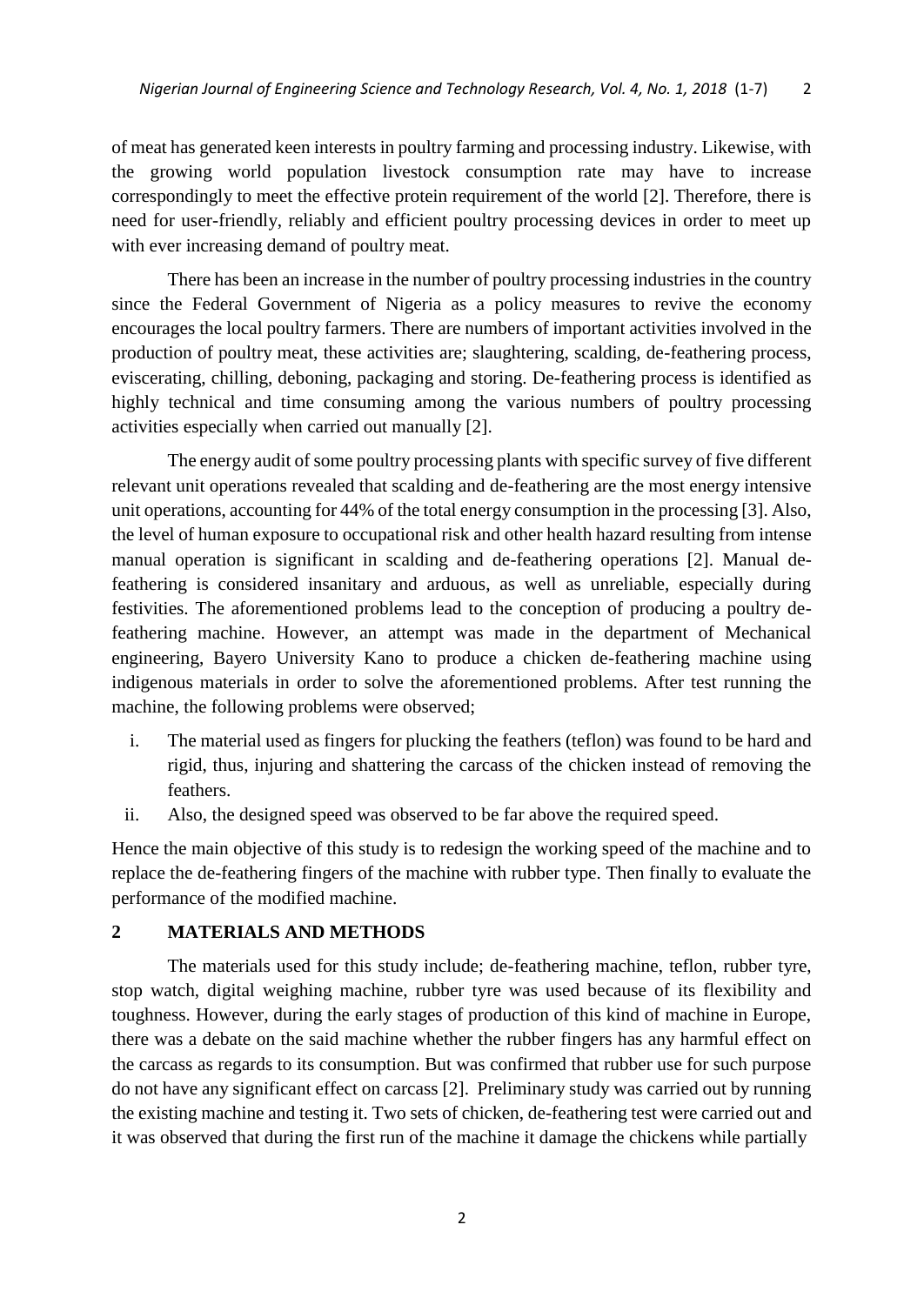de-feathering them. More so, not only does it damage the chickens, the fingers (teflon) of the machine were broken.

After slaughtering, the carcass of the chicken was weighed with a digital weighing machine to record the initial weight of the chicken. The carcass was then scalded at a temperature of 67°C and holding time of eighty seconds (80s). This is in accordance with an investigation of optimized operational parameters for a chicken slaughtering system in Vietnam [4]. The carcass was then fed into the machine, after de-feathering and was removed and reweighed, the weight measured was recorded. The initial mass of the feather was gotten by subtracting the weight of the carcass after de-feathering from the weight of the carcass before de-feathering. However, the final weight was obtained by directly weighing the feathers removed by the machine.

Plate I shows the broken fingers after testing the existing machine while Plate II shows the carcass de-feathered by the existing machine.

The de-feathering efficiency of the existing machine was calculated using equation 1 below as given by [2]:

De-feathering efficiency = 
$$
\frac{\text{mass output}}{\text{mass input}} \times 100\%
$$
 (1)



**Plate I:** Some broken fingers of the existing machine



**Plate II:** One of the chickens damaged by the existing machine

## *2.1 Design Calculations for the modified de-feathering machine*

## *2.1.1 Shaft Design*

Shaft design consist primarily of determination of shaft diameter to ensure satisfactory strength, stiffness and rigidity when the shaft is transmitting power to the various components linked up to the shaft. The shaft designed was subjected to combined twisting and bending moment which requires the shaft to be designed on the basis of the two moments simultaneously. The maximum shear stress theory (Guest's theory) was applied which is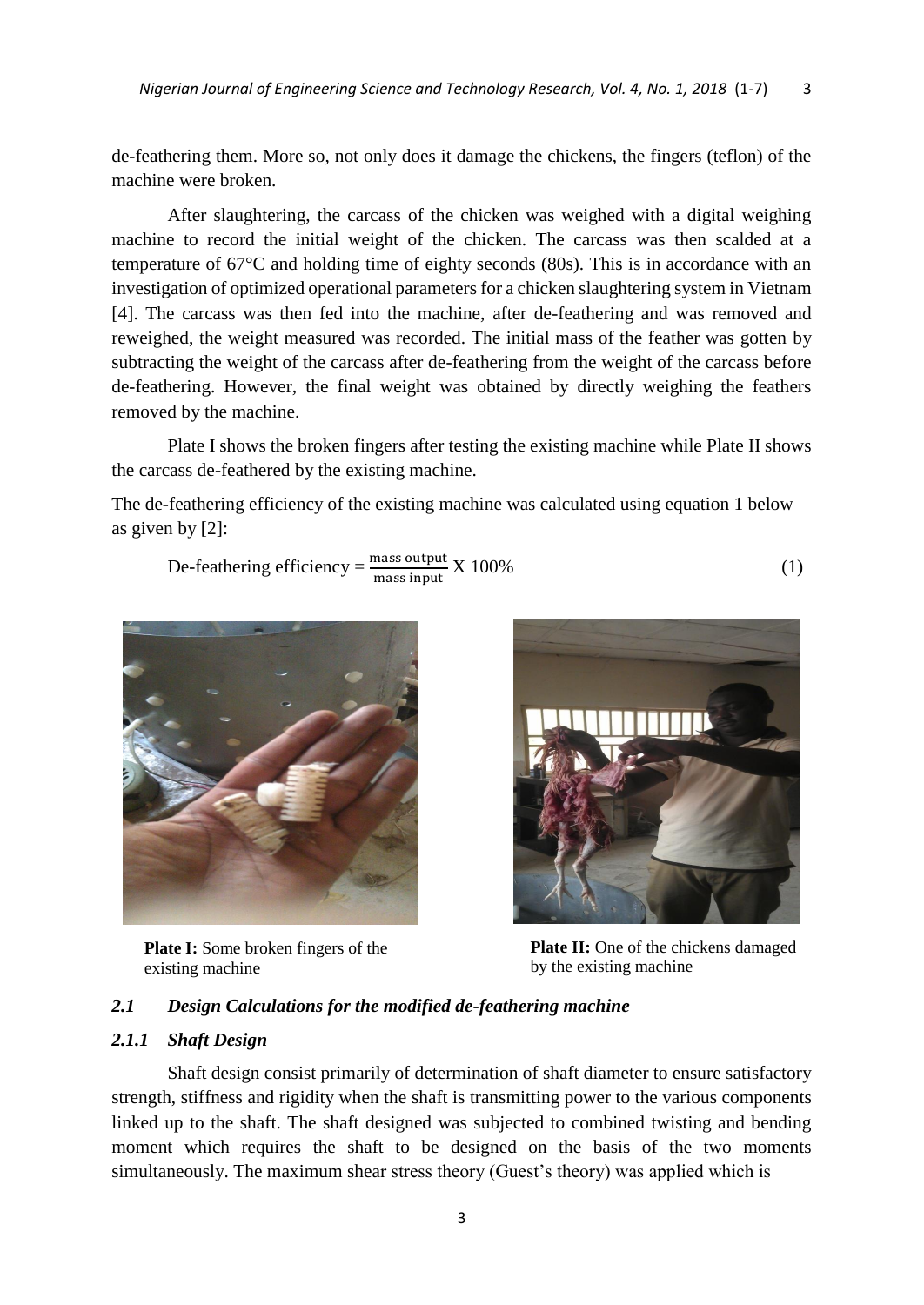suitable for ductile materials such as steel. According to [5] the maximum shear stress was calculated using the formula:

$$
\tau_{max} = \frac{16}{\pi d^3} \sqrt{M^2 + T^2} \tag{2}
$$

Where;  $M =$  maximum moment (Nm),  $T =$  torque transmitted (Nm),  $d =$  diameter of the shaft (m),  $\tau_{\text{max}} = \text{maximum shear stress (N/m}^2)$ ,

The ASME code equation for solid shaft combined torsion, bending and axial loads by applying the maximum shear equation modified by introducing shock, fatigue and column factors as follows.

$$
d^3 = \frac{16}{\pi \tau_{max}} \sqrt{(k_b M_b)^2 + (k_1 M_1)^2}
$$
 (3)

Where;  $M_1$  is torsional moment,  $M_b$  is the bending moment,  $\tau_{max}$  is the shear stress,  $k_1$  and  $k_b$ are the shock and fatigue factors applied to torsion and bending moment respectively.

## *2.1.2 Thickness of the belt (t)*

The forces exerted at each end of the shaft are not only due to the weights of the pulley and flat disc, but also the forces acting due to the pretension in the belt. Leather fabric belt was used; the thickness of the belt was calculated using the formula:

$$
t = \frac{d}{30} = \frac{0.075}{30} = 0.0025m
$$
 (4)

#### *2.1.3 Number of plies*

The dimension for a ply of a leather belt including the inner layer is 1.5 mm and should not exceed 7 plies. Therefore, the number of plies was calculated using the relationship:

$$
N_{ply} = \frac{2.5}{1.5} = 1.67, \text{ say } 2 \tag{5}
$$

## *2.1.4 Belt width*

The belt width was calculated using the formula:

$$
\delta = \frac{F_1}{bt} \tag{6}
$$

Where;  $\delta$  is the tensile pre stress in the belt,  $F_1$  the tangential driving force, b is the belt width and t is the belt thickness.

#### *2.1.5 Effective allowable stress*

Effective allowable stress  $(\delta)$  was calculated using the formula:

$$
\delta = d_{eff} C_V C_S C_0 C_\alpha \tag{7}
$$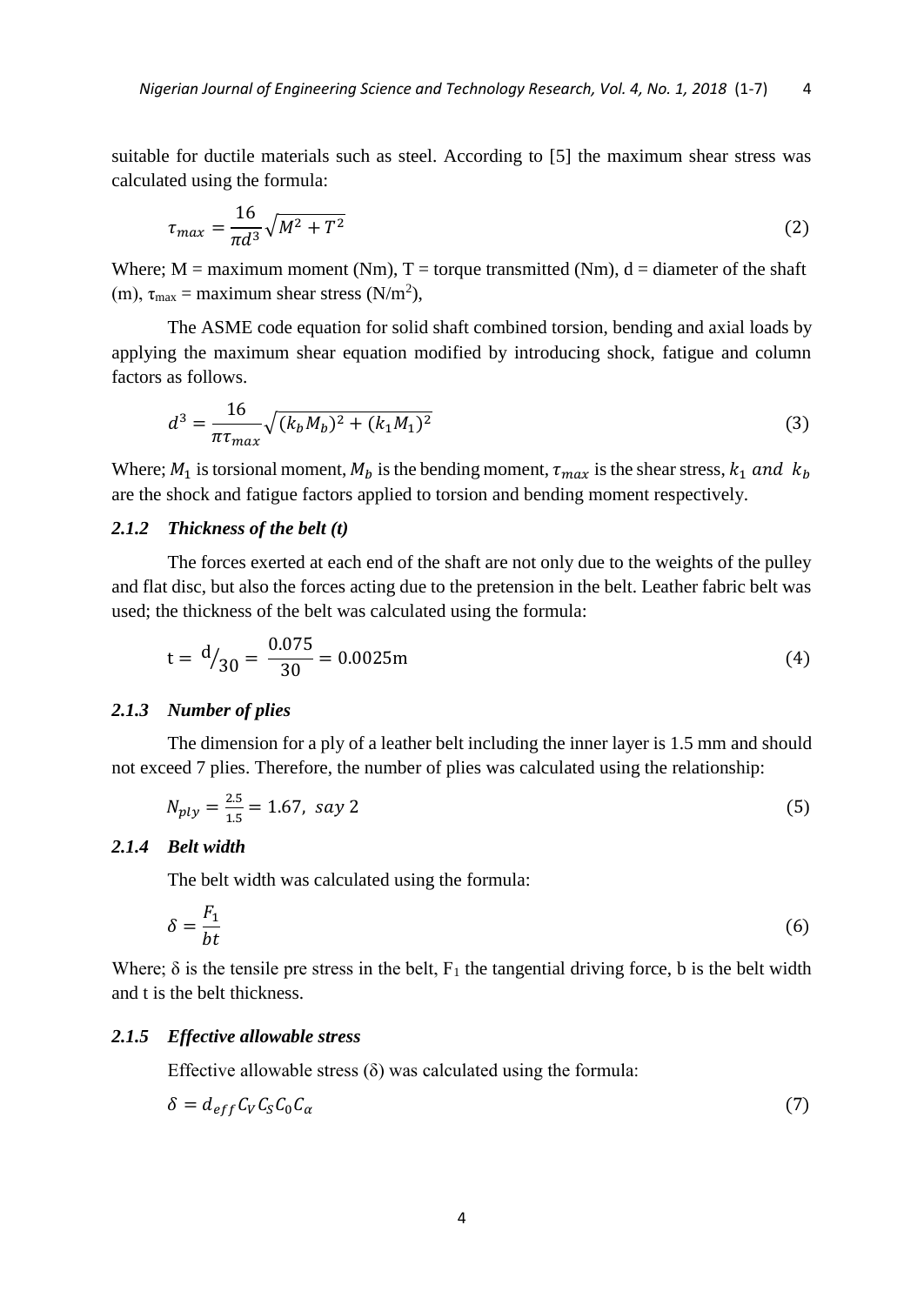Where;  $d_{eff}$  is the normal effective stress determined under standard condition,  $C_V$  is the velocity factor (1.0),  $C_s$  is the Service factor (0.8),  $C_0$  is the coefficient which takes care of the mutual arrangement of the shaft (0.8) and  $C_{\alpha}$  is the coefficient which accounts for the effective angle of contact of the pulley.

#### *2.1.6 Determination of pre tension in the belt*

The formula below was used to determine the pretention in the belt

$$
T_{pre} = \delta * b * t \tag{8}
$$

Where;  $\delta$  is the tensile pre stress in the belt, b is the belt width and t is the belt thickness

## *2.1.7 Bearing Design and Specification*

Rolling contact bearing design also involves proper selection and insertion of adequate number of balls between the races as separated by retainer's proper mounting so that the bearing satisfies the operating conditions. Ball bearing with permissible speed of 2500 rpm was used based on the diameter and speed of the shaft.

#### *2.1.8 Power Required to Drive the Machine*

Power required was determined by using the formula:

$$
P = (T_1 - T_2) \times V \tag{9}
$$

Where:  $T_1$  is the tension at the tight side of the belt,  $T_2$  is the tension at the slack side of the belt and V is the peripheral velocity of the belt.

## *2.1.9 Re-design of de-feathering finger*

Rubber of specific strength was used as the de-feathering plucking finger. The allowable tensile stress of the rubber was 1.1 N/mm². Based on the specifications required for the material, i.e. flexibility, toughness, rigidity and availability of material, rubber tyre was used. In an attempt to ensure large number of chickens processed in short time, the machine was designed with an estimated maximum capacity for ten (10) chickens.

#### *2.1.10 Re-design of de-feathering speed*

The working speed of the machine was redesigned to be 340 rpm. This was in accordance with an investigation of optimized operational parameters for a chicken slaughtering system in Vietnam [4]. To arrive at the above speed, the formula below was made use of.

$$
N_2/N_1 = D_1/D_2 \tag{10}
$$

Where;  $N_1$  is the speed of the driving pulley,  $N_2$  is the speed of the driven pulley,  $D_1$  is the Diameter of the driving pulley and  $D_2$  is the diameter of the driven pulley.

#### *2.1.11 Belt Length*

Length of belt was calculated using the formula;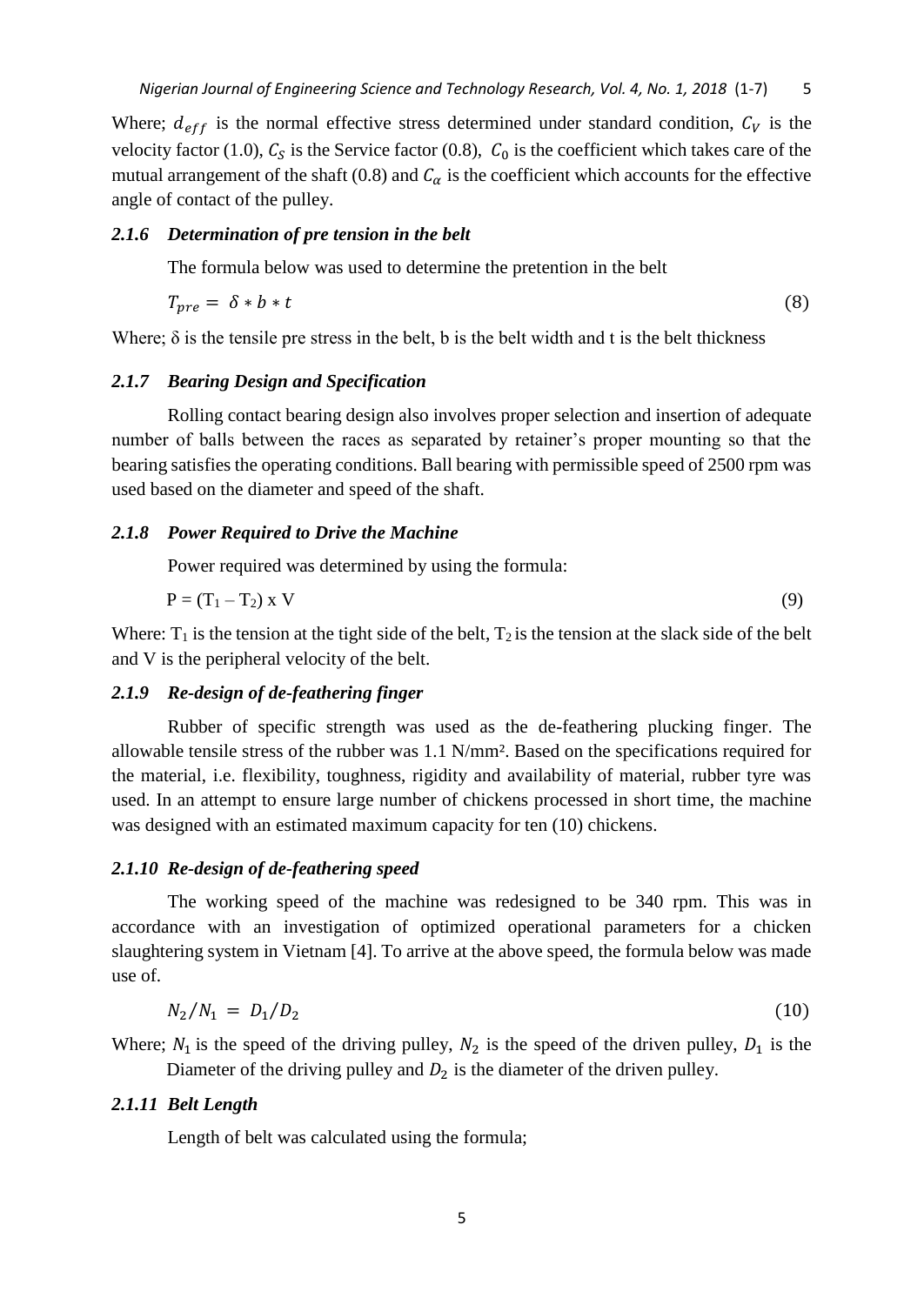*Nigerian Journal of Engineering Science and Technology Research, Vol. 4, No. 1, 2018* (1-7) 6

$$
L = \frac{\pi}{2} (D_1 + D_2) + 2c + \frac{(D_1 - D_2)^2}{4c}
$$
 (11)

Where; C is the centre distance between the two pulley and is calculated using the formula;

$$
C = \left(\frac{D_2 + D_1}{2}\right) + D_1 \tag{12}
$$

The estimation of angle of contact of an open belt drive is express as;

$$
\theta = 180 - 2\alpha \tag{13}
$$

$$
\alpha = \sin^{-1} D_2 - D_1 / 2c \tag{14}
$$

$$
\theta = 104.28^{\circ} \tag{15}
$$

## **3 RESULTS AND DISCUSSION**

#### *3.1 Results*

Tables 1 and 2 show the performance of the modified and existing machines respectively.

| No. of         | Chicken weight |       | Chicken weight  | Weight of | De-        | Weight of      |
|----------------|----------------|-------|-----------------|-----------|------------|----------------|
| Trials         | before de-     |       | after de-       | feather   | feathering | feather $(kg)$ |
|                | feathering     |       | feathering (kg) | (initial) | time (sec) | (final)        |
|                | (kg)           |       |                 | (kg)      |            |                |
|                | Dry            | Wet   |                 |           |            |                |
|                | 1.522          | 1.749 | 1.442           | 0.307     | 30         | 0.299          |
| $\overline{2}$ | 1.836          | 2.121 | 1.653           | 0.468     | 35         | 0.436          |
| 3              | 2.072          | 2.264 | 1.875           | 0.389     | 40         | 0.375          |
|                |                |       |                 |           |            |                |

Table 1. Performance of the modified machine

Table 2. Performance of the de-feathering machine before modification

| No. of        | Chicken weight  |       | Chicken weight  | Weight of            | De-        | Weight of      |
|---------------|-----------------|-------|-----------------|----------------------|------------|----------------|
| Trials        | before de-      |       | after de-       | feather              | feathering | feather $(kg)$ |
|               | feathering (kg) |       | feathering (kg) | $(i$ nitial $)$ (kg) | time (sec) | (final)        |
|               | Dry             | Wet   |                 |                      |            |                |
|               | 1.620           | 1.831 | 1.153           | 0.678                | 10         | 0.216          |
| $\mathcal{D}$ | 1.531           | 1.749 | 0.980           | 0.769                |            | 0.242          |

## *3.2 Discussion of results*

The modified machine was tested three consecutive times, with chickens of different weights. There was a tremendous improvement in the efficiency of the modified machine. The de-feathering efficiency of the modified machine was found to be 95.65% which is greater than the efficiency of the existing machine of 31.36%. Since flexibility and toughness are the properties required for the de-feathering finger material, rubber tyre was used, elastomer would have been a better option but was not used because of its high cost, rubber tyre was better than